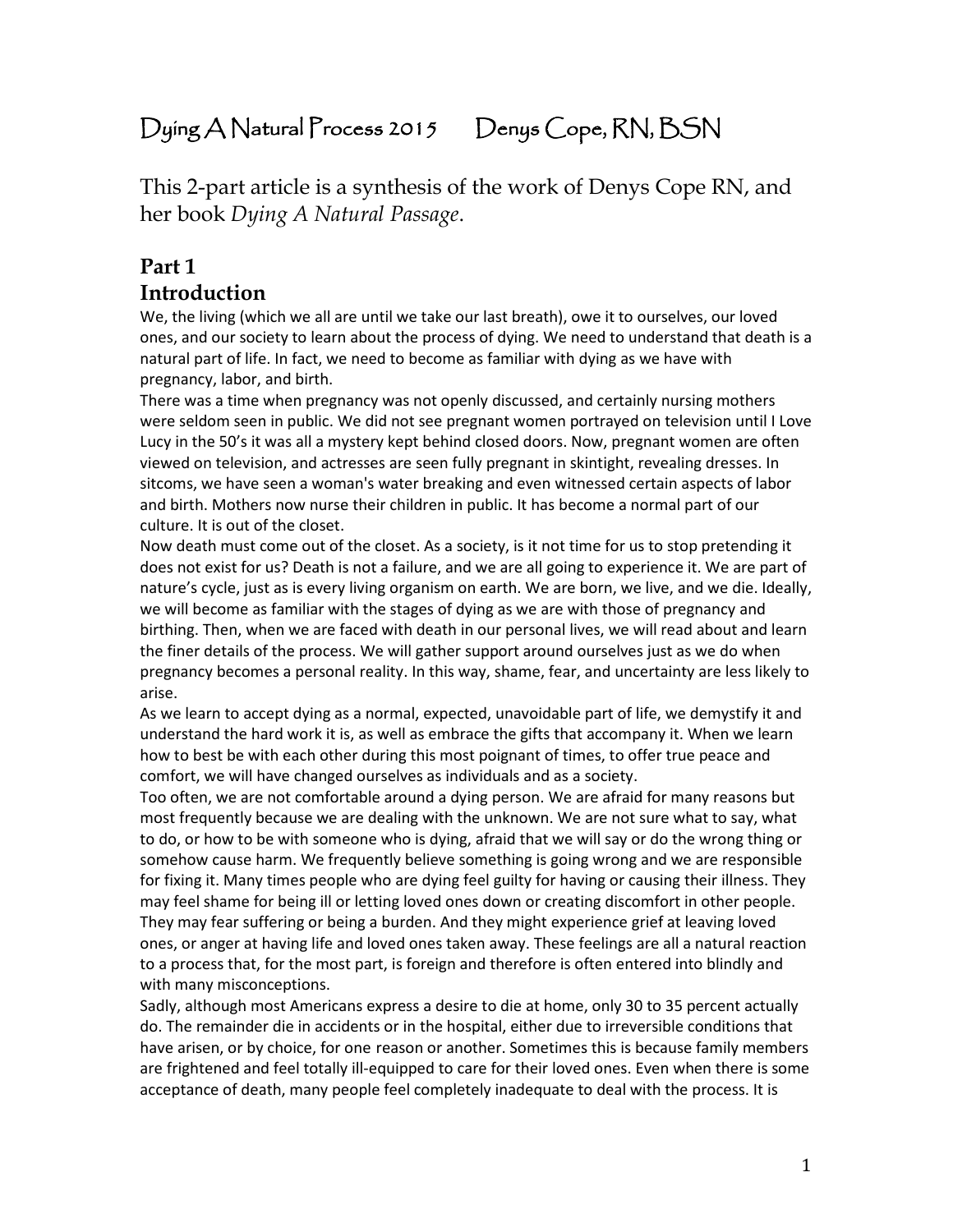hard to be around pain, to see apparent discomfort and suffering, and to feel so helpless. Occasionally, being in the hospital is the choice of the dying person, who sees those fears and does not want to be a burden to family members who are already overwhelmed. Fortunately the steady increase in hospice care is making it possible for more people each year to die at home or in a hospice inpatient facility.

As a registered nurse since the mid-sixties and a hospice nurse for more than half of that time, I have learned that one of the most important parts of hospice care is teaching family and friends about the dying process, to allow them to become comfortable being with and caring for their loved ones. With education and support, especially from hospice staff, a peaceful death at home or in an inpatient hospice facility can be facilitated. And when a person does die in a hospital or nursing home, hopefully with support from hospice or palliative care, that death can also happen in as peaceful and supportive an environment as possible.

What helps is to become familiar with the actual dying process, the physiology of it, and the spiritual aspects that emerge, to know what is really going on. As you read you will learn what happens when people are counting their life in weeks or months rather than years. It is based on what I have learned from the many individuals with whom I have been involved during the last days of their lives. Taking care of a loved one who is dying presents some of the most difficult, demanding, and rewarding work we will ever do. Always the challenges are unique—to the course of the disease, our loved ones' relationship to their own death, and our connection with them. Understanding how to be with loved ones in their last days is one of the most lifeaffirming—and life- and death-altering gifts we can give them and ourselves.

## **About Dying**

### **Overview**

We have a cultural myth that dying is filled with pain and suffering and that is why we as a culture are taught to fear it. The truth, known by most people who have been with loved ones as the died, especially with hospice support, is that it is a very normal, predictable, natural, exquisitely well-orchestrated physical and spiritual experience, just like the pregnancy, labor, and birth process that it parallels. There is a pregnancy to the dying process, a labor, a transition phase, and then the "deathing," instead of birthing.

No matter what brings one to the dying process, whether it is cancer, lung disease, heart disease, Alzheimer's, or any other disease, or simply old age the process eventually becomes the same, except in the cases of sudden or traumatic death. The dying process is like being in a funnel; everybody comes to this time from different conditions, and then they move into the same physiological process. This becomes a very recognizable phenomenon.

Like labor and birth, the dying process can vary from an easy, quick experience to a very long and difficult one to a rich and peaceful experience, or any combination of these. The experience ultimately is unique to each person, just as our birth is.

Throughout the dying process, a person naturally begins to do things that conserve energy. Our body is programmed for survival, to live as long as humanly possible. Energy conservation is one of the ways we do this. We eat less and lighter food because our body cannot utilize the food as well. We do less and less physically as we turn inward toward an internal focus. Very often these same changes in lifestyle are also common in elder hood, and, in themselves, do not necessarily indicate someone has started to die. It is when several factors come together that one can see, most often in retrospect, that the person had been in the early stages of dying for a while. One patient, Elaine, told me that, in looking back, she realized she had had cancer for much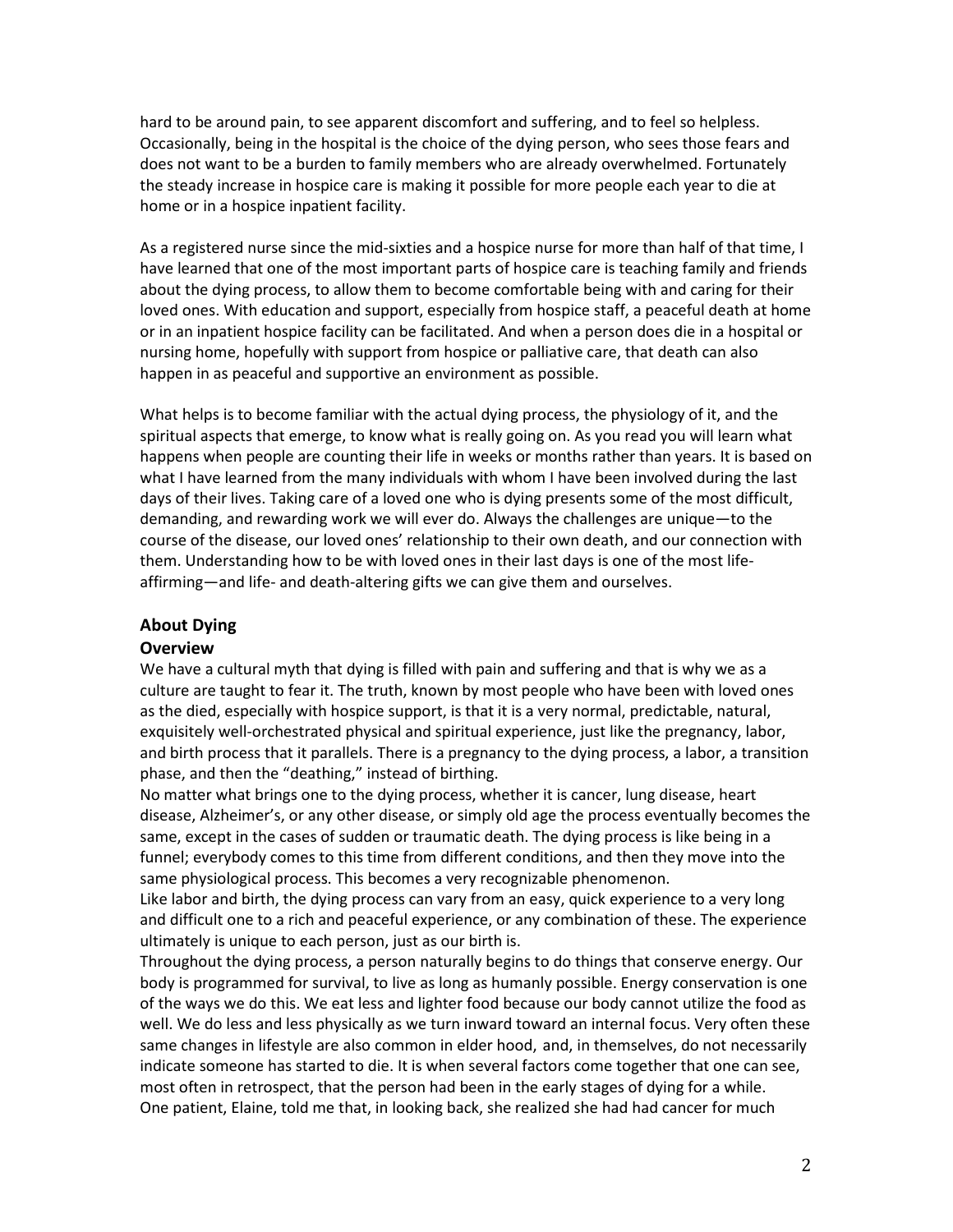longer than she had known. It was early springtime when I met her, and she had been newly diagnosed with pancreatic cancer. Elaine said: "You know, now that I think about it, last winter I didn't feel like going to church as much. And for the first time in my life I didn't feel like building a fire this winter." She just did not have the energy to do the things in life that normally mattered to her. It was only in hindsight that she could see she was withdrawing from the world and spending more and more time resting and conserving energy. It was also interesting that when, a month before she was diagnosed, Elaine did find the strength to go out with her son and granddaughters during their visit from Hong Kong because they nurtured her energetically. Another very important awareness to hold is that throughout the dying process, we, living, tend to project on our dying loved ones what we think they are going through. Trying to put ourselves in their place, we invariably imagine they must be in discomfort or pain because it looks like it to us. In fact, the dying person is usually having a very different experience of his or her body, one that does not involve the level of suffering we believe is happening.

Many people associate dying with pain. They think the more pain someone is in, the closer to death he must be. They do not realize that increased physical pain is associated with the advancing illness, not dying, and can in fact be effectively managed. In reality the actual dying process is not painful, especially in the absence of disease, and it has its own timing, regardless of the presence or absence of pain. This is not to say there may not be pain and suffering because there can be. But this relates to the illness, not to dying. The actual dying process, which entails the closing down of the body's functions, is not painful.

#### **Societal Views**

As a society, it is our challenge to understand that death is not a failure. Death may come as the result of actions or events that appear to have failed, but death itself is not a failure. It is something we each will go through, and it is as much a part of life as birth. We all have our time, and yes, most of us would fight for life if we were diagnosed with a terminal illness. We would do everything within our power to facilitate a cure. However, once we had given every effort and it had become clear a cure was not happening, then it would be time to look at the ending of our life. Even if a cure gave one a second chance, it would still be time to consider the end of our life. After all, it is going to happen at some point. When we turn and face our mortality, we are making a difficult choice. Yet repeatedly, when people make that choice, it is because they have done everything they could to cure their illness but it has become too much and thus death has become something to surrender to. Ken Wilber wrote a remarkable book about his wife's dying process, *Grace and Grit,* which captures this very movingly. One can do all the spiritual work and all the physical work, yet if the time has come to make the transition from this world, then this fact must be accepted on some level, even if it is only in the unconscious. In Wilber's book, his wife did all she could to heal from her cancer over several years, and then one day she said, essentially, "Enough. I have given it my all. I am tired." And she surrendered to her dying process. By dying when and as she did, she left a gift that helped the world become a better place

In many cultures, especially the Eastern traditions, meditating on one's death is part of a daily spiritual practice. As a result, when a person's time comes, it is something very familiar and known, and it is therefore not likely to engender deep fear. This is certainly true of the Buddhist traditions. Among others, His Holiness the Dalai Lama, spiritual leader of the Tibetan Buddhists, speaks of this practice. In addition, many indigenous cultures have, as a right of passage from adolescence into adulthood, a ritual in which people actually experience their own death on a mystical level. This is done with the understanding that as one faces one's fear of death, there will no longer be a fear of living life fully.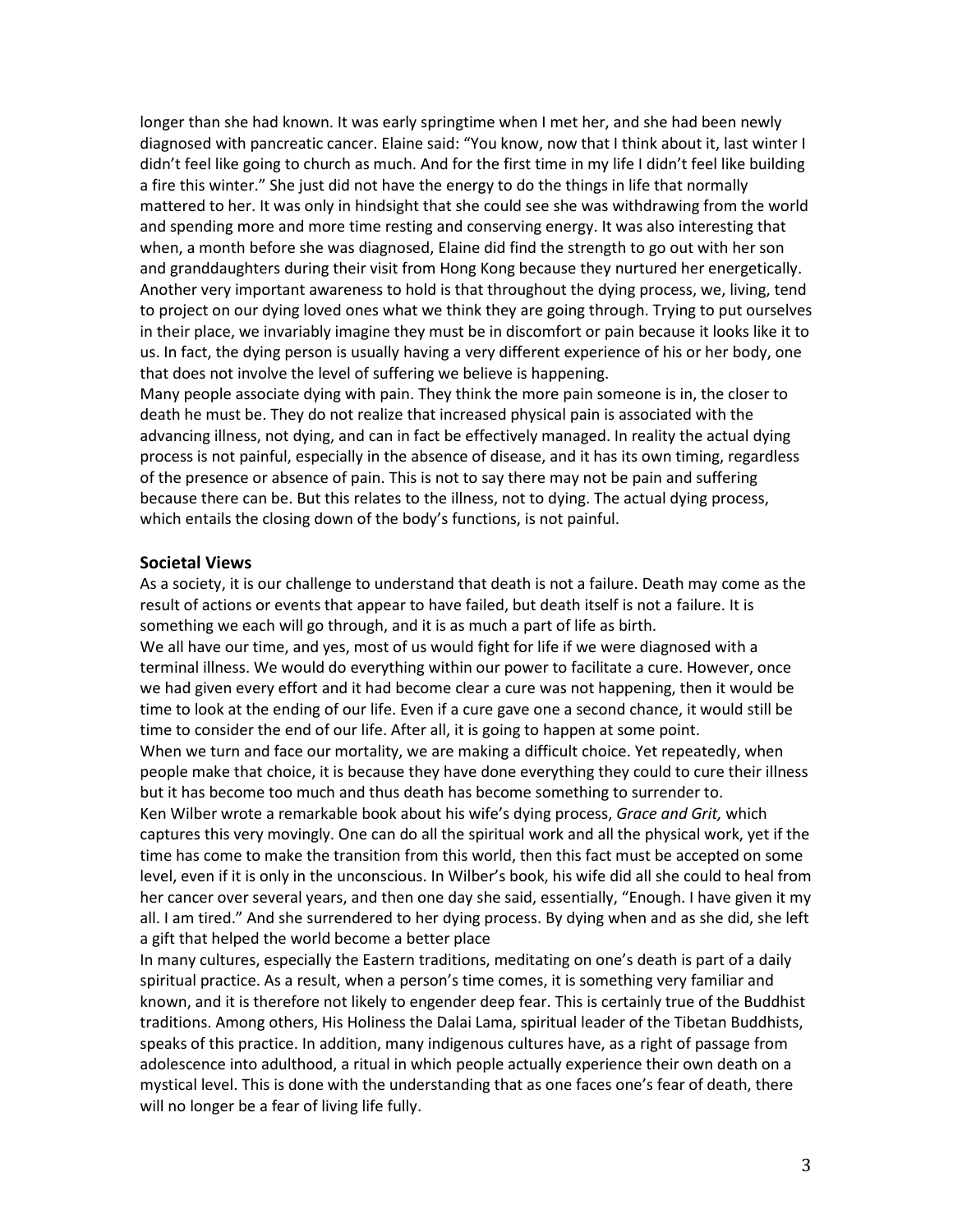We have heard of other indigenous cultures in which it was traditional for elders to leave the tribe and go out into the wilds alone when they knew it was their time to die. Perhaps we modern folk tend to imagine the elders went out there and were eaten by animals, froze to death, or starved to death, or in some other way went through great physical suffering. Yet I have come to understand, as I learn more about indigenous cultures, that it is more likely they knew of a way to bring about their own death naturally. With an intuitive knowledge, they understood it was time, knew where to go, knew what to do, and did it. They knew how to close their bodies down energetically.

If this capacity exists among some people, then it must be available to all of us. One thing seems certain: it usually means a strong connection to a spiritual practice and the ability to enter into a deep meditative state. Thankfully, in this day and age it is not necessary to separate oneself from loved ones to die. On the other hand, we, as a culture and individually, have a long way to go before death is integrated into our everyday life as a normal, natural part of living.

#### **Relationships — A Time for Healing**

The dying often go through dramatic changes in the way they live their lives when they know they have little time left. One fellow I took care of, Paul, was among the angriest people I have ever met. He was fifty-one and dying of bladder cancer. With a wry sense of humor, he said of his disease: "Well, what do you expect from someone who has been pissed off all his life?" And evidently he truly had been angry for all his life. He had been abandoned at 3 months of age, which explained a great deal. Paul was a complex, sometimes delightful, often very difficult person to be around. He was experiencing quite a bit of pain in the course of his disease. To help manage this pain, pain specialist physicians were continually involved in his care. Paul would get one kind of pain under control and another would pop up. We would work on that one, then another would develop; he could never get comfortable for long.

After several weeks of this pattern, it became clear to those of us caring for Paul, including his partner, that at some deep unconscious level Paul needed his pain and he needed to suffer. It was, we supposed, part of the way he was trying to atone for a lifelong pattern of what he saw as pretty poor behavior on his part with many people. The last three weeks of Paul's life were very interesting. His twenty-five-year-old son, John, and Paul's partner, Sarah, did not get along; they were like oil and water. Paul finally requested a family conference and asked me to mediate the meeting. A few minutes into the discussion, he said to John and Sarah, "You know, up until now I've been sick, but something has shifted and I know I'm dying and we don't have time for this anymore. We have got to learn how to get along." From that moment on, the peace that enveloped their household was remarkable. Paul really seemed to stop suffering. And while he had a tube in his kidneys and still needed quite a bit of pain medication, he had come to a place of incredible peace. In his last three weeks of life, Paul became a very soft and loving partner and father, and died quite peacefully. We can change and grow, even in our final days, hours, and minutes.

### **Transforming Guilt**

So often when we are diagnosed with a serious or life-threatening illness we think something has gone terribly wrong and wonder: "What have I done to deserve this? How can I fight it?" How many times have you heard someone say, "I am going to beat this"? Yet there is a different, more gentle, more loving way to be with our illness and ourselves rather than to see it as a punishment or something to fight. Stephen Levine describes this beautifully. He says people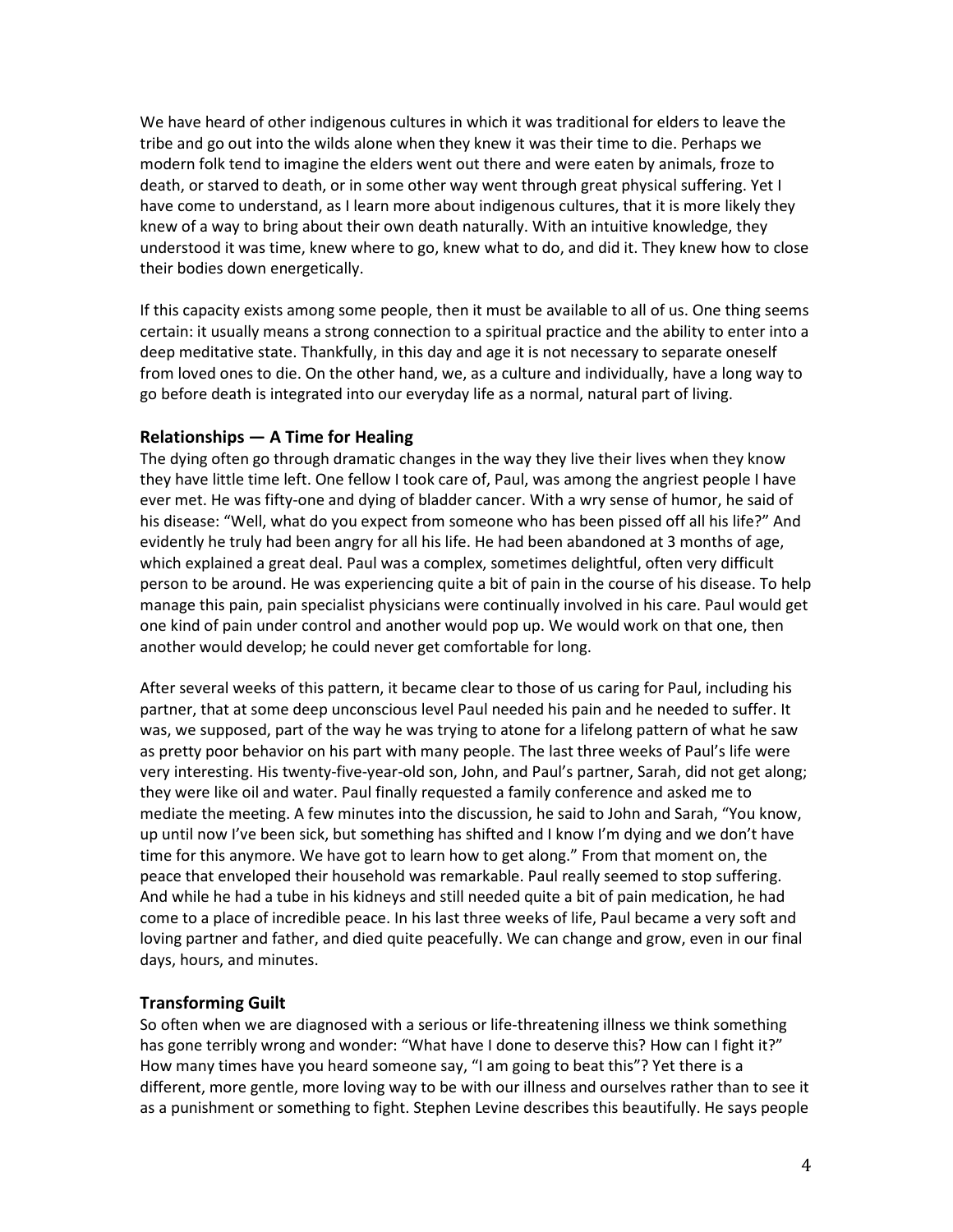get caught up in the idea that we are responsible for our life-threatening illnesses. To be responsible for an illness means that you believe you have somehow caused it. The underlying message is that if you just do your spiritual work, tend to your emotional clearing, eat healthy food, and do everything right, the illness will disappear and you will not have to die. The belief that illness results from something you did wrong leads to feelings of guilt. Seen differently, the minute you start thinking you are responsible for your illness, Levine notes, you have made an enemy of it and begin to send fear to that illness. He concludes, "We are not responsible **for** our illness, we're responsible **to** our illness." Therefore, if illness shows up, we must ask ourselves what it is we need to do for ourselves in response to it. That way we can move in concert with the illness and see the lessons it holds for us, see the experiences that are there for us and for those we love.

The reality is that all of us on this earth right now will die within the next 110 to 130 years. Death is going to be part of our experience. So what are our choices in response to this reality? We can feel responsible for our situation and say, "Oh my God, I caused my cancer because I ate the wrong thing" or "I'm sick because I'm angry at this person or because I haven't been spiritual enough." We can be like Paul, who said, "I've been pissed off all my life, no wonder I have bladder cancer." He believed he was being punished and had created the whole situation. Now illness can indeed serve as a metaphor, and certain lifestyles do contribute to the development of particular diseases, but Paul wasn't speaking in metaphorical terms; he was feeling responsible for his disease.

Our other choice, as Levine says, is to become responsible to the situation in which we find ourselves. This means saying to ourselves, "Okay, I've got this illness. Now what can I do to gain the most from whatever this illness has to teach me?"

Further, we can put another question to ourselves: "Is this a time for me to really, in a heartfelt way, say, 'Thank you, God'?" I recall a woman who had cancer, and as a response she understood it was time for her to reprioritize and reorder her life, which she did. Subsequently, her cancer went into remission. Later, the cancer came back a couple of times, and she said, "You know, it's been a real friend to me, because it keeps coming back and reminding me, 'Which way are you walking? What life choices are you making?'"

Cancer has become her barometer. Eventually, it will probably become her teacher about how to leave this world. So, feeling responsible for leads to feeling guilty, as though you must get rid of things, while feeling responsible to means looking at how you can respond to whatever has come into your life.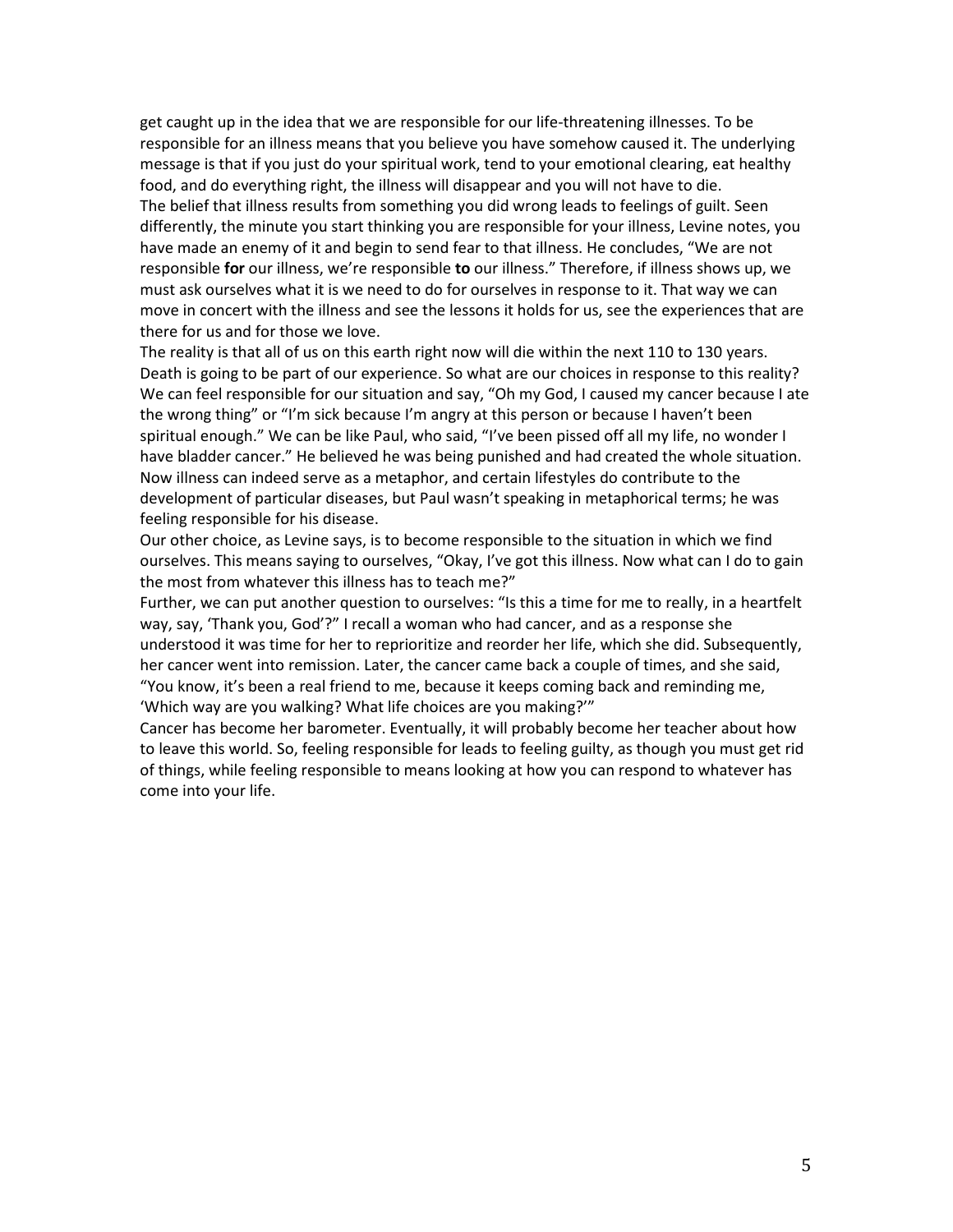# Dying A Natural Process 2015 Denys Cope, RN, BSN

This 2-part article is a synthesis of the work of Denys Cope RN, and her book *Dying A Natural Passage.*

# **Part 2 Stages of Dying Pregnancy of Dying**

The beginning stages of pregnancy in a new mother often go unrecognized. And it is only in hindsight the mother is able to acknowledge the subtle signs have been there for a while. The same is true at the end of life. So often it is only retrospectively that the family or the person dying is able to recognize the process has been unfolding for a time, as Elaine mentioned earlier.

## **Physical Nourishment**

Many people ask, "How do I know if my loved one is dying?" One of the first considerations is whether the person has changed his or her relationship to food. In the early stage of pregnancy, a new mother's first clue that something is occurring is a change in her relationship to food, which is usually marked by morning sickness, which is actually protective, In the beginning of dying, the change in one's relationship to food is marked by a diminished appetite. In both cases, decreased energy is usually part of the picture as well. Because a change of appetite can be caused by many factors it is important to work with one's doctor and look at the whole picture. Loss of appetite and low energy can also be signs of other physical problems, including depression. A medical examination, along with any tests that are indicated, is an important part of determining one's actual state of health. When dying begins, the body naturally withdraws from nourishment, from that which sustains physical life. It is protective of the body living as long as humanely possible. The person, over time, is switching from a physical energy source to a spiritual energy source, so usually there is a natural diminishing of appetite with accompanying weight loss.

There are many physical reasons for this change in eating habits. People eat less and lighter food because their bodies cannot digest nutrients as well as before. In addition to losing weight, their metabolism is slowing down, their activity level decreases, and they grow weaker. Significant weight loss is one of the criteria considered when a person is being assessed for hospice. The body has wisdom of its own. When a person has a growing cancer, much of the food taken in feeds the cancer. When the appetite diminishes and less is eaten, the cancer receives less fuel, and in a basic way, does not grow as quickly. Nevertheless, it is very important that people with cancer not be afraid to eat. In fact, for anyone pursuing curative treatment, nourishment is vital to support healing. For a person moving into the dying process with cancer food becomes a quality of life rather than a quantity of life issue. If the person has an appetite and feels like eating, food is to be enjoyed, not feared.

When a person has advanced cardiac or lung disease, the body wants to conserve energy, so the tired heart or lungs do not have to work any harder than necessary. Eating and digesting food takes energy. When the appetite and eating decrease, the body can conserve whatever energy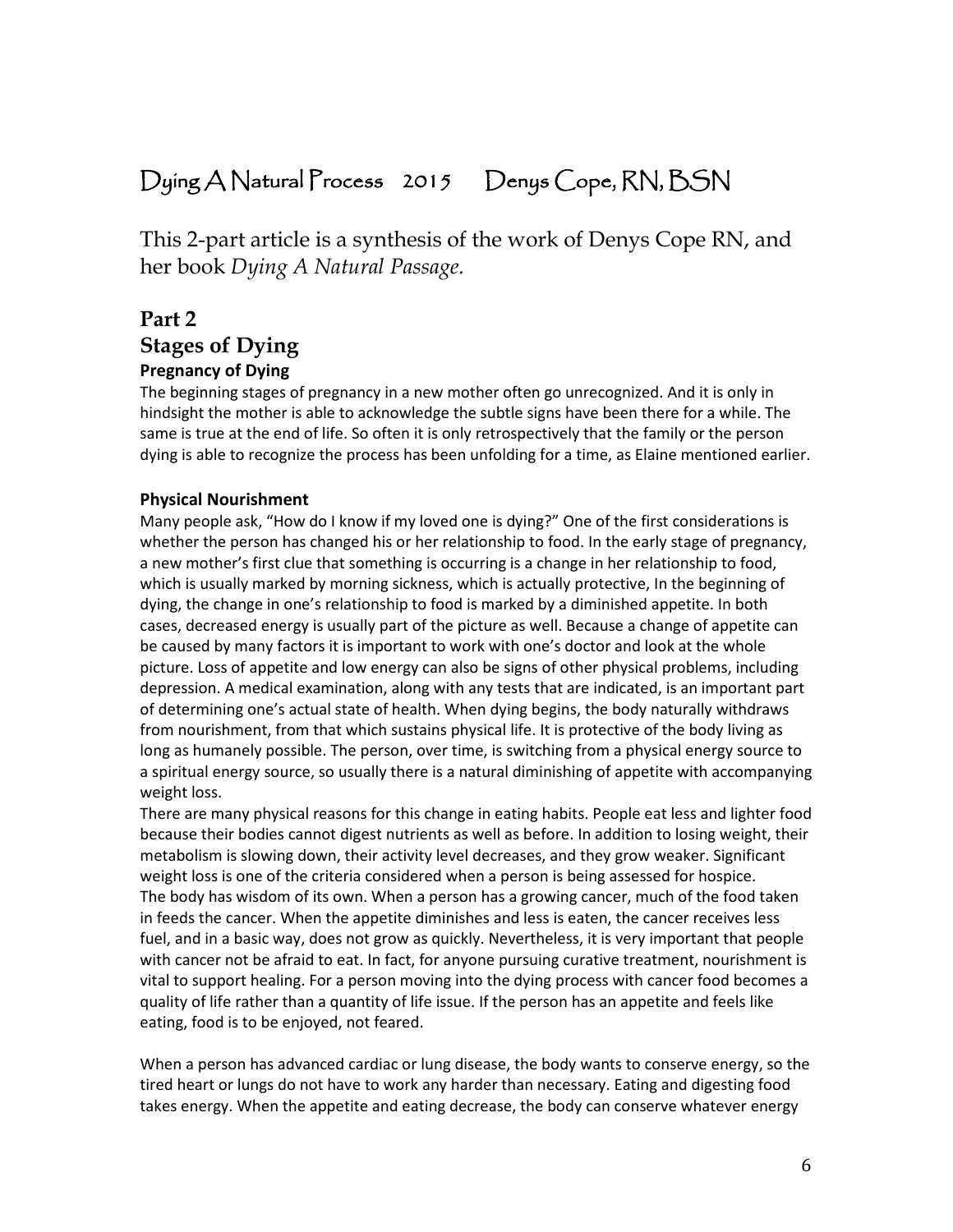is available for the more important job of keeping the heart beating or taking the next breath. When people are dying and losing their appetite, we often project onto them our need for them to eat. We want them to eat because feeding our loved ones is our way of nurturing them. Normally if people are not eating very much, it means they are sick. We want them to eat because if they do, we believe, they will be "better," and they won't die.

As we watch people eat progressively less and less, we may be afraid they are "starving to death." The truth is, people who are dying have a natural and gradual loss of appetite and do not need the same quantity of food. Often they will tell you clearly that they just don't have much of an appetite. They may occasionally have a craving for some food and will enjoy it—in small amounts. At other times, they think they want something and may even bring it up to their mouths, but then they stop. They just are unable to put it into their mouths. Sometimes they know that if they eat it, they will get sick. Other times they just suddenly become aware they don't want it. Eating, again, at this point is about quality of life, not quantity. Sometimes people who are dying may eat anyway, in order to take care of loved ones who need them to eat. When they do eat, however, they often become nauseated because their metabolism and digestion have slowed down and they truly do not need the food.

The father of Kay, a friend of mine, was dying. Kay's mother was having a very hard time accepting his decline. She kept encouraging him to eat. This was her way of loving him. Once Kay's father had finished eating and his wife had left the room, he would ask Kay to clean his dentures, which of course she did. When he took them out, she saw that her father had packed all the food on top of the dentures as a way of appearing to eat without really doing so. He knew how much it meant to his wife to see him eat.

The work of the family, therefore, is to have the courage and wisdom to listen to our dying loved ones, let them set the pace, and respond sensitively and appropriately. When we do this, we are faced with accepting the fact that we can no longer nurture them through food. We need to be aware that we are also acknowledging that they are dying. This can be a very difficult point in the early stages of the process. As we experience the grief that comes with that reality, we need to look for other ways to nurture and relate to our dying loved ones. We also need to find ways to nurture and sustain ourselves as we go through this very challenging and often difficult work with them. As people are withdrawing from food, they move away from heavier, harder-todigest foods, even foods that used to be their favorites. The first things to go are meats and fats, cheeses, and fried foods. More easily digested foods such as potatoes, rice, toast, and eggs become more appealing. Then, at some point, they may only want soft foods, such as applesauce and yogurt, and perhaps ice cream, milkshakes, and health drinks. Soon, they may only want juices, then only Gatorade and water, maybe ice chips, and then just sips of water. Finally they stop drinking altogether. When they reach this stage, they usually have three to five days left. Many people will lock their lips at this point, and will not allow you to put anything in their mouth. On the other hand, some people continue to eat until the day they die. This whole process can go very quickly or very slowly. Just like labor and birth, it is entirely individualized. As the dying person gradually withdraws from eating and drinking, the question of a feeding tube and intravenous drips comes up as part of the family's desire to keep their loved one comfortable. This is often the case when family members are afraid the patient is dying of starvation or thirst or both. It is so very important to realize that the withdrawal from food and fluids is a natural process that actually supports the dying person's comfort. It does not create suffering because the dying body's needs do not entail physical healing and ongoing life. The withdrawal from food and fluids in our loved one's last days has a sedative effect leading to an enhanced sense of well-being and diminished illness-related pain. As the body withdraws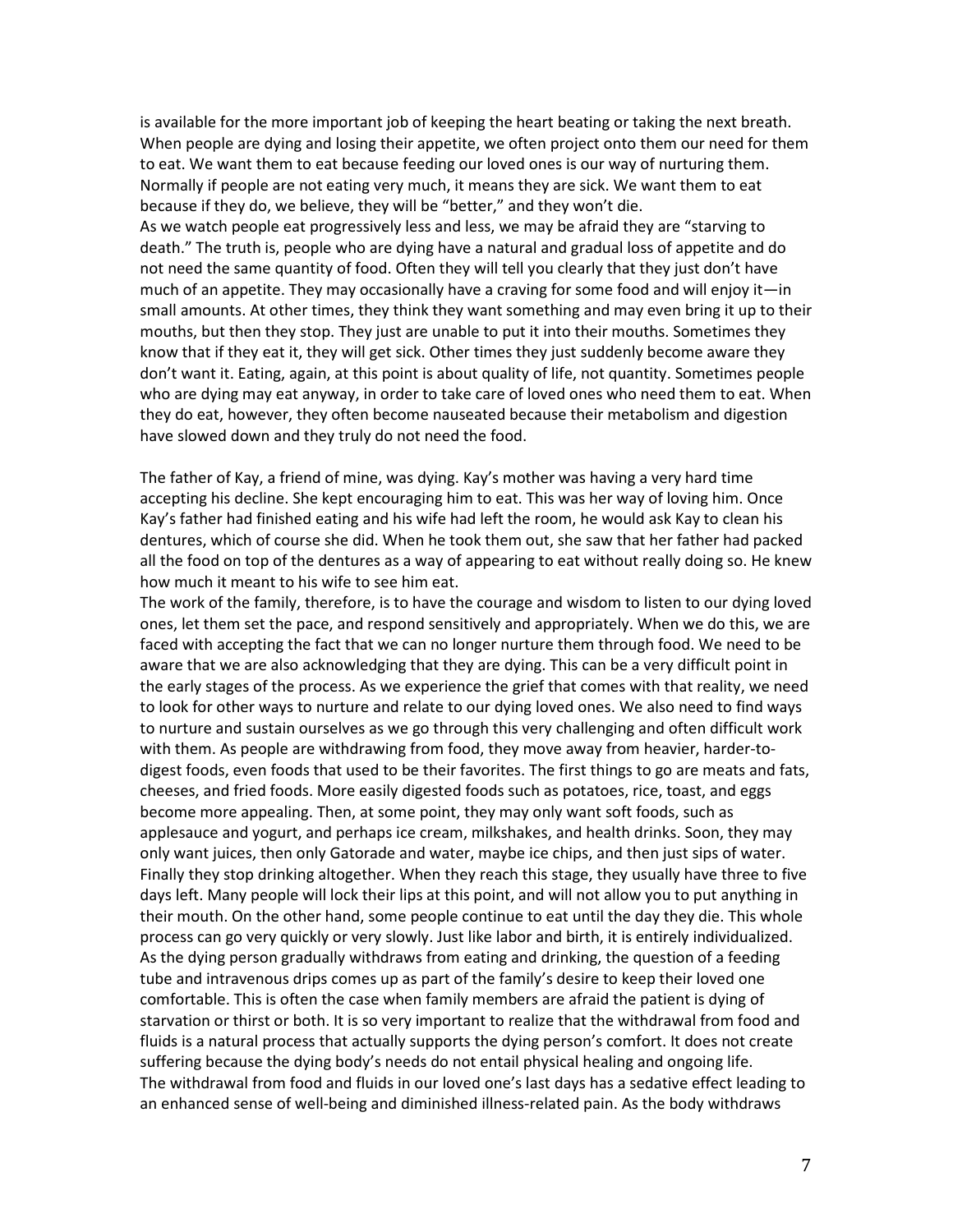from nutritional sustenance it naturally goes into a fasting mode. Fasting generally supports one of two purposes. The first purpose most people think of is cleansing, which creates its own sense of well-being, but an additional reason for fasting is enhancement of spiritual experiences. Therefore, as the dying person moves into a fasting mode, he or she also is able to open to an altered state of consciousness that promotes an inner experience of disconnectedness from the body and facilitates connection to the spiritual realm. Thus, withdrawal from food and fluids actually supports the dying process.

Attempting to override this biochemical state in the hope of providing comfort actually creates the opposite effect. Giving intravenous fluids at this point will bring them back into their body and out of the natural comfort-creating altered state. With the reconnection to the physical, they once again become more aware of any physical discomfort.

Meanwhile the body, which is shutting down, cannot effectively use these fluids, which are then likely to lead to swelling in the body and eventually may fill the lungs and cause respiratory distress. The challenging work of caregivers is to learn to trust the body's wisdom, respond to the needs of their loved one rather than to their own projections of what is needed, and take care of themselves during this profound transition.

When nourishment cannot take place through food and fluids, there are other ways of being with, nurturing, and sharing love with them. These include playing and listening to music together, reading to them, talking with them, going through photo albums, looking at memorabilia, or simply sitting quietly in the room.

#### **Spiritual Nourishment**

It is important to address the dying person's spiritual beliefs or questions. The person may have been raised in a formal religion, and been away from that tradition for many years. Yet when it comes time to die people may want to reconnect with their religion. As one woman put it, "Well, I think I'd like to talk to a minister, just in case there really is a God and I need to be on his good side." Even when a person has not followed any particular religion, it is still natural, especially at this stage in life, to have questions and concerns about spiritual matters, perhaps about the meaning of their life. It is important to explore these concerns with the dying person and to provide any support she requests in this area. The chaplains and spiritual care coordinators on the hospice team are experts at supporting the dying and their loved ones from a non-denominational viewpoint in such situations, and also work closely with various spiritual leaders, such as pastors, priests, and rabbis in the community, for support of the patient and their family.

The use of rituals aligned with the dying person's belief system can be powerful at this time. Some traditions, for example, encourage the use of oils, incense, particular prayers, sacred music, or special readings to reinforce the spiritually nourishing environment.

People often ask me, "Well, what if you don't believe in that kind of stuff?" In response, I tell the story of Will, a wonderful man and a well-known, much-loved botanist. He was very much the scientist. When I first met him, he was adamant about only believing in the physical world, in things that could be seen, touched, tasted, measured and tested. We would have long, philosophical discussions on such things.

As he grew close to the end of his life, he seemed to be taking an inordinate amount of time to die. I say "seemed" because, in truth, people die according to their own perfect timing. All of us who were caring for Will—his family and hospice staff—were projecting upon him what we believed his situation to be, that his quality of life had gone. He was relatively young, in his early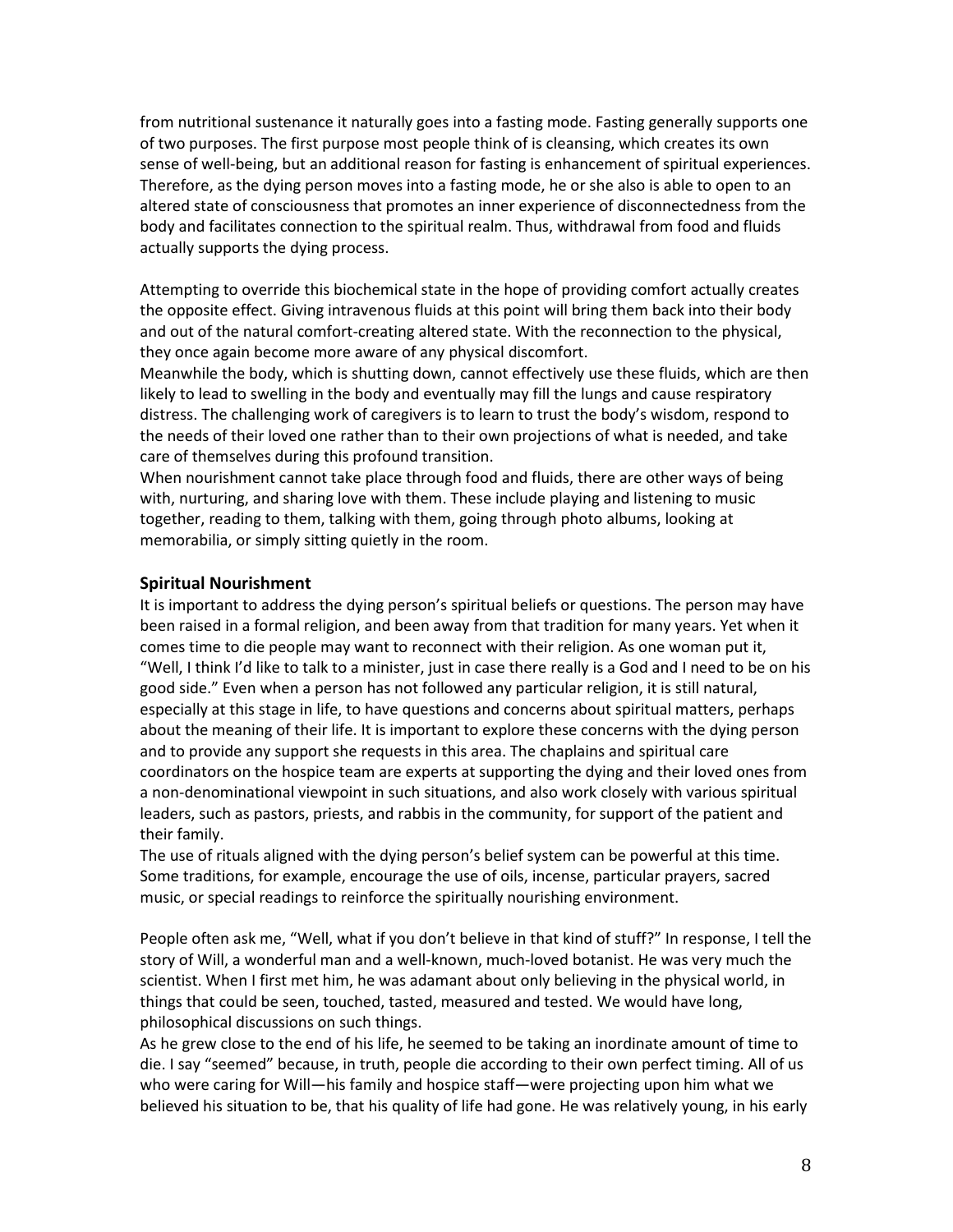fifties, and had prostate cancer. He had a catheter. He was bleeding from his urinary tract, so he was weak with anemia; his lower body was very puffy and swollen with edema (extra fluid in his tissues); he was too weak to walk and needed help with all his toileting; he was often constipated and, at times, was in pain. We could see him becoming thinner and thinner, and closer and closer to the end, and we as hospice caregivers, thought, "This guy is suffering, why doesn't he just let go? What is going on? Why is he hanging on?" We, the living were projecting suffering on to him. He was my great teacher about this, as I was a young hospice nurse at the time. At one point, his other hospice nurse said to him, "Will, is there anything that you are afraid of? Anything that is keeping you here?" Do you have unfinished business? This is something to explore with people when they seem to be hanging on: whether there is anything they are afraid of, or if there is any unfinished business or something they are waiting for. He said, "Oh no, I'm not afraid. I've been given the gift of seeing where I'm going, and it's so warm and so beautiful; it's just that I don't want to leave here yet." He, the scientist, was having an experience of something beyond the physical, in spite of his beliefs up to that time. His dearly, beloved partner, his ex-wife, and his daughter were all there with him—his three favorite women. It was a time of deep intimacy, and he was not quite ready to leave them. It was a real lesson for us as caregivers. We realized that we had been projecting onto him a poor quality of life, seeing only the physical while he, in his view, still had such extraordinary quality of life that he wanted to stay as long as possible.

When I spoke with Will's partner five years later, she said, "I just want you to know that was a very special time." She told me that Will, who had lived a very full life, had said to her when he was close to the end, "I am happier than I have ever been in my life." He was quite a teacher for all of us.

#### **Pain and Symptom Control**

One of the first things to address in creating comfort and quality of life for the dying person's remaining time is to be sure there is sufficient pain control. Hospice physicians and nurses are experts at pain and symptom control. With physical discomfort, quality of life is greatly affected, and suffering is present. Without adequate comfort, it is very difficult to address any of the other areas of the dying process. Very often, by the time people come to hospice they have been on inadequate pain or symptom control. Sometimes, if it is very late in the dying process, providing adequate pain control is all that is needed to allow the person to let go and die. When this happens, loved ones often think that maybe the stronger, or new, medicine, especially if it is morphine, killed the person. Actually quite the opposite is true. Pain tends to keep a person in their body, and adequate pain relief allows them to relax and let go. Even when people have stopped eating and drinking, medicines can be administered without IVs or injections. Medicine can be given sublingually (under the tongue, or inside the cheek), transderrmally (rubbed on the skin, or in a patch that allows it to be absorbed through the skin), rectally, or via the nasal passage. The hospice doctors, nurses, and your physician will help determine your needs as the dying progresses.

When attempting to create comfort, morphine is one of the primary medications to be considered. This is an invaluable medication that is rarely used soon enough. So often the patient or family members or physicians are afraid of the problem of addiction.

Out of this fear, many people believe morphine should be saved "until it is really needed." In reality, as long as there is pain or trouble breathing and morphine is used to alleviate the distress, it is not being used in an addictive way. Drug abusers use morphine or other addictive substances in order to alter their consciousness, often as a way of coping with emotional difficulties. Yes, there will probably be a gradual need to increase the dose of morphine during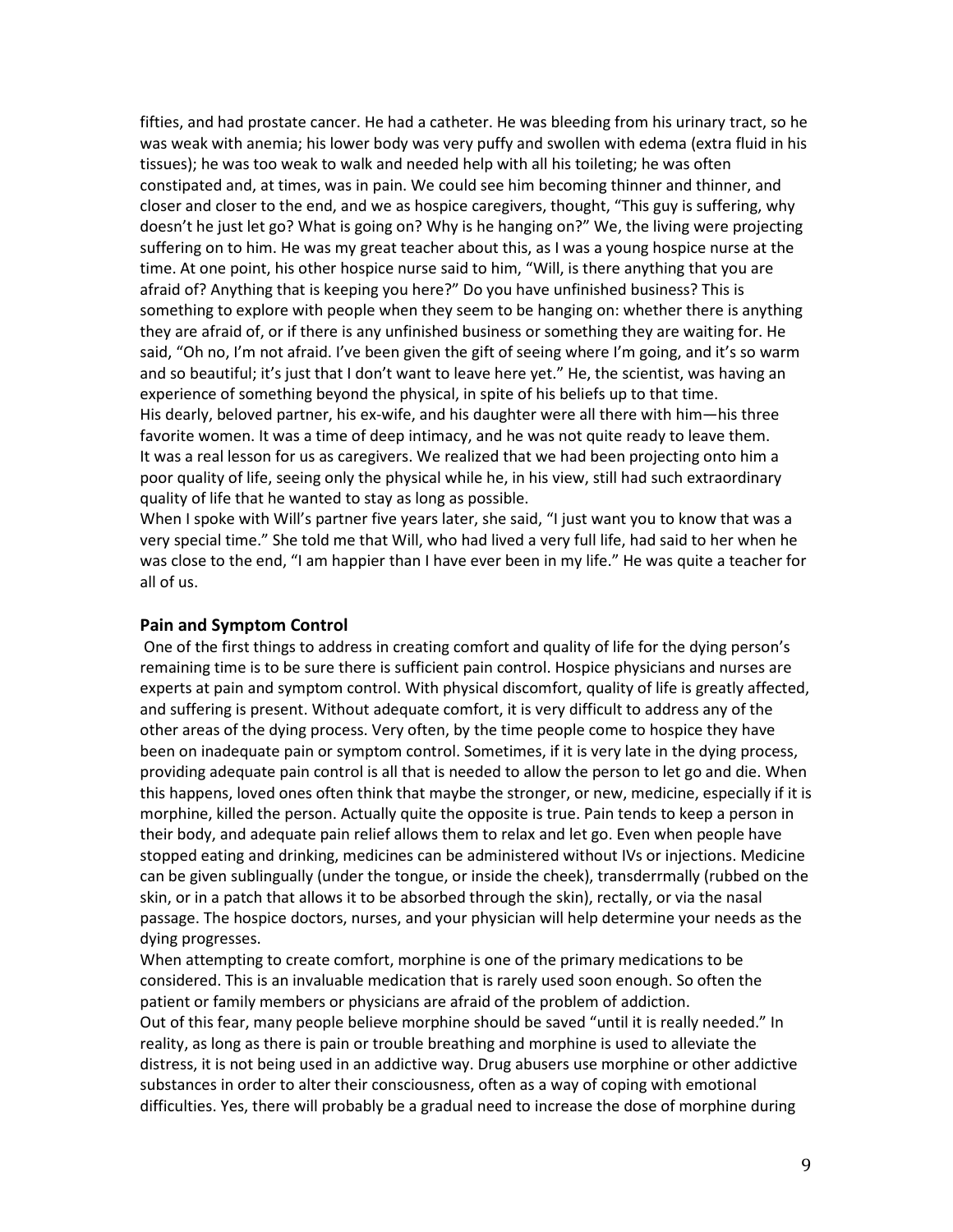end-of-life care, but that is not because the person is becoming addicted. Rather, it is because the condition creating the discomfort is advancing, causing increasing pain. There is also a tolerance to the medication that develops over time, which requires a gradual increase in dosage.

Basically, there are three different kinds of pain, visceral, neurological, and somatic. For each of these kinds of pain, there are different types of medications that are most effective. The physician will know which medications are indicated. What is important is to have prescribed the right type of medicine and the right dosage for sufficient pain control. This will make all the difference in the quality of life dying people experience during the remainder of their time.

#### **Talking About Dying**

Often family members ask, "Does my loved one know they are dying?" Determining whether or not someone is aware of his or her impending death is not easy. What we realize in hospice is that in the last days, if not weeks, of life, dying people usually know they are approaching death, whether they talk about it or not. Sometimes they refrain from speaking about it to spare their family from "facing needless suffering"; other times, it is because they are not ready to deal with it. Sometimes family, friends or caregivers avoid the topic of approaching death because they do not know what to say or how to say it. What is most helpful is get support from hospice or palliative care to provide gentle openings for the topic to come up and then respect the desires and comfort level of the person who is approaching the end of life.

**Fear Of Dying** When first faced with the fact they are dying, many people experience a tremendous amount of fear. Often, I am told, it is not death but the process of dying that is frightening. Many times people who are dying need to talk about some of their fears to work through them. Some might need to hear their loved ones tell them they will be okay after they die. They may need to speak to a minister about unresolved "wrongs" from their past. They may have fears of being a burden, or "too dependent," like Morrie in *Tuesdays With Morrie*. He was dying of ALS (Lou Gehrig's disease) and talked about dreading the day when "someone's gonna have to wipe my ass" because it was the "ultimate sign of dependency."

So many of our fears are related to the future, and I have seen time and time again the fears that are expressed in the early stages of dying melt away into the reality of the actual experience when it occurs. In Morrie's case, he admitted it took some getting used to because "it was a complete surrender to the disease." And he felt "a little ashamed because our culture tells us we should be ashamed" to have to be cleaned by others. Once he did surrender and let go of his shame, he began to enjoy his dependency and was able to actually revel in the experience of being turned, cleaned, rubbed with cream, and massaged, and he died a very peaceful and comfortable death

**Visioning** As people withdraw from food and fluid and go into a natural fasting state, as well as spending more time sleeping, they begin to report experiences of seeing loved ones who have already died. Time and again family members have told me things like: "Oh, she's been talking to her brother who has been dead for thirty years. She's very confused." This is another instance of the caregivers and family projecting from their limited perspective what they think is going on. To the caregiver, it may seem that the dying person is out of their head, confused, or hallucinating. However, those of us who work with the dying will tell the family, "This is normal. She really is experiencing her brother." This is a process called "visioning." It is an expected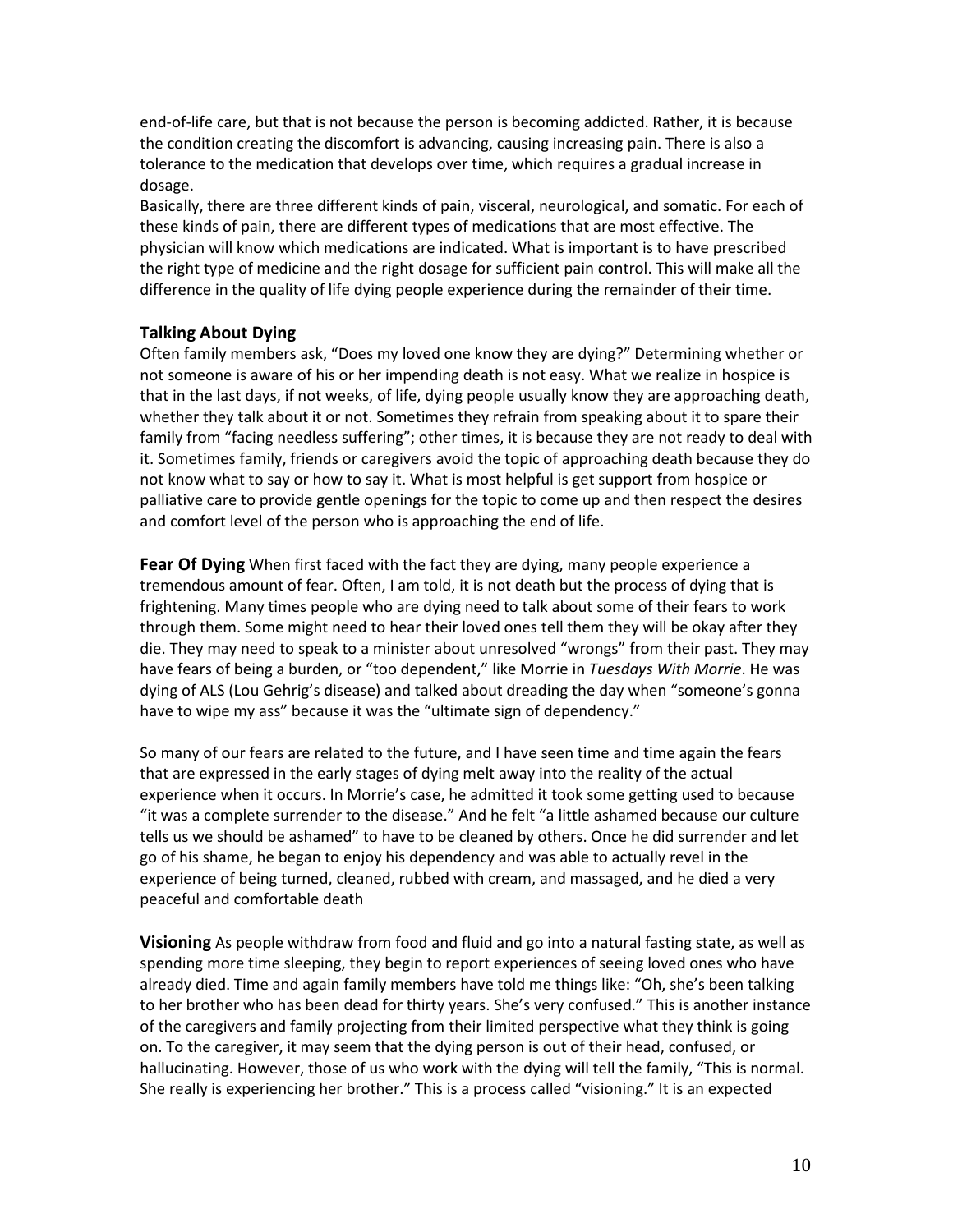occurrence as one is dying. It is observed, by hospice staff I work with, about 98 percent of the time, and it usually begins about several weeks before a person dies.

In reports of visioning, we, in hospice, find approximately 90 to 95 percent of the time the dying person mentions speaking to or seeing a loved one who has died. A small percent of the time they mention seeing a living relative, but normally they speak of seeing people who have passed on before, who seem to show up in a reassuring and supportive manner. Other reported visioning have been of angelic beings, favorite pets, strangers who seem to offer a comforting presence, or, as in Will's case, a beautiful place. Very rarely, the vision can be a disturbing presence. If the visioning is disturbing, be supportive by inquiring about who they are seeing and why it is disturbing; then reassure them that this is a normal occurrence at this time in their life. And if the presence is truly disturbing, they can simply ask it to leave. Often they just need reassurance.

Elaine had chosen to spend her last weeks at a nursing home. During a visit about two weeks before she died, I asked her how she was doing. In a very frustrated tone she said, "Oh, I'm losing my mind. I'm seeing people who aren't really there." I said, "Are they people you know or people you don't know?" And she replied, "Well, for the most part I don't know them." When I asked her to tell me about the people she did know, she repeated, "For the most part, I don't know them." This told me she did not want to talk about the people she knew. I continued, "Tell me about who you are seeing." She told me, "There are these three young men, sitting up over there," and she pointed high up on the wall of her room. Not wanting to impose my value system on her experience, I asked, "Are they a comfort, or are they distressing?" Elaine said, "Oh no, they're great. I am glad they're here." She happened to be a woman who liked men and, as a rule, did not like women, so it was perfect she was seeing three young men. I said, "You can just relax. They are really here, and they are here for you. That is part of your process." She sighed with great relief and said, "Oh thank God! I thought I was losing my mind." And then she relaxed into her experience.

Families repeatedly report these kinds of experiences, regardless of the dying person's beliefs. So it is undeniable that there are spiritual interactions taking place that are comforting and that there is spiritual assistance being given as the dying person is preparing to make the transition. If both the dying and the caregivers understand that this is expected, that nothing is going wrong—and, in fact, everything is going right when visioning happens—they can relax into it.

#### **Labor Stage of Dying**

Up to this point, I have described what I call the "pregnancy" stage of dying: the withdrawal from food, distancing from the physical world, and moving into the inward world of the dying person. Following this is the "labor" stage. Just as labor during birth is marked by rhythmic changes in the body felt as patterns of contractions of the uterus, so is labor during dying marked by rhythmic changes in the body, only in this case it is in the breathing patterns.

**Breathing Patterns** Once someone has come to the point of not eating solid foods and drinking very little and experiencing visioning, he or she is in the early stages of the "labor" of dying. As this phase progresses it is marked by distinct changes in the person's breathing, which becomes seemingly irregular but is actually rhythmic. The person breathes, breathes, breathes, and then there is a pause in the breathing, called "apnea," which means "without breath." Then the person starts breathing again, and then there is another pause in the breathing. This pause, or period of apnea, can last anywhere from ten seconds to a minute and a half. This phase of apnea can be very upsetting for loved ones because during the pauses it can seem as if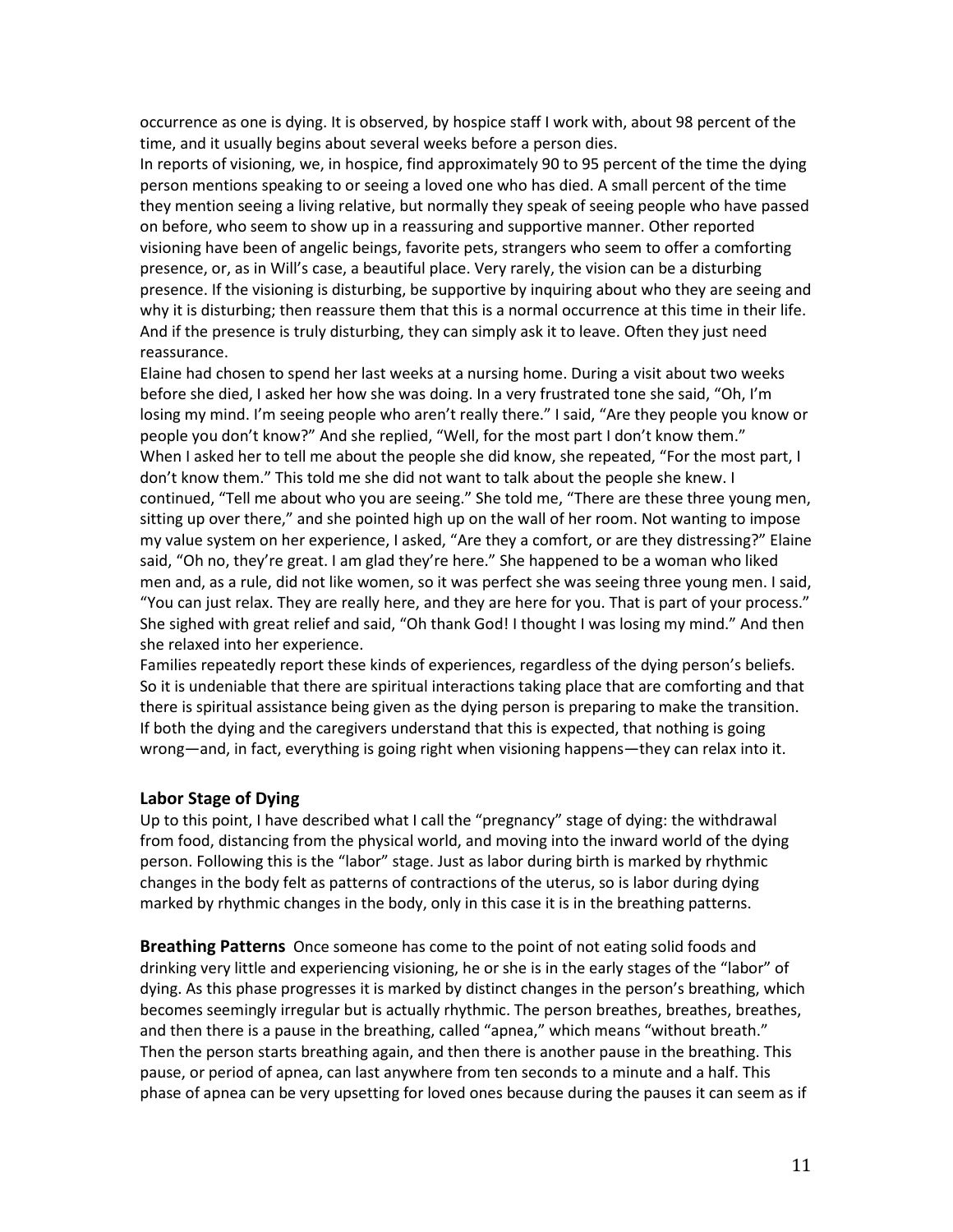the person has stopped breathing altogether. Family members may be on the edge of their chairs, wondering, is this the last breath?

It is very important to know that this is an expected, normal part of the labor phase of dying— it is not the time of the person's final breaths. This rhythmic pattern of apnic breathing can last a couple of hours or several days. Eventually, the dying person will move out of it and into what is called the transition phase, marked by what is described as "terminal restlessness." Finally, the person will move into a very deep, regular breathing pattern, then a shallower and slower breathing pattern. It is from this regular breathing that he or she will eventually cease to breathe. Do not be frightened by the rhythmic, apnic breathing pattern; it is normal.

**Non-Responsiveness vs Coma** Another experience in the labor phase of dying is profound weakness that results in the dying person becoming non-responsive. This is often mistaken for, and described as "going into a coma." Yet it is important to know that in most cases a dying person does not go into a coma. A comatose person is not able to switch, at will, between being responsive and nonresponsive. The dying only seem as if they are comatose because they no longer have the life energy to respond. But they are certainly aware, able to hear, and able to process what they hear, up to the end, and are sometimes able to find the energy to respond in certain special situations, such as when a loved one arrives from afar, or in the last minutes of their lives.

Julian's father, who lived in another state, was dying and had not responded to anyone for days. When Julian arrived at his father's bedside and began talking to him, his father opened his eyes and smiled. The two were able to exchange a few words, and then the father died very peacefully. He was able to become responsive for Julian and, in fact, might well have been waiting for Julian to arrive before dying.

One way to be with people who cannot respond, for any reason, is to ask the same questions mentioned previously in the "Turning Inward" section—What are some of the things you are glad for or feel blessed about in your life? What regrets might you have? How might you resolve them? and let them know you are going to be quiet and leave space for them to silently reflect. Also playing some favorite music or reading to them from their favorite poet or author. Many people experience a great deal of comfort in hearing passages from the Bible or readings from whatever spiritual teachings they have followed. In these ways, we can be with people who are not able to respond, and we can create an environment that is comforting and healing to their inner world and process. The most healing way to be with a non-responsive dying person is to sit in silent, deep loving presence. The closer people are to dying, the more being quietly with them supports the peaceful environment that develops in the last days and hours.

**The Sense of Hearing** When we are dying, hearing is the last of the physical senses to go. Everything spoken in a dying person's room must be said with the awareness that it will be heard and may affect the dying person. Many people had actually been in a coma, sometimes for years, and when they eventually awakened, they were able to describe who said what and how various people had handled them. So it is crucial to be aware that no matter what people's ability to respond is, or what their level of consciousness appears to be, they are able to hear. We must speak at all times as if they were fully awake and responsive. Along the same lines, when the end is near and the dying person is too weak to respond, if a loved one is unable get there in time, it can make a vital difference for all involved if the loved one can call and the phone is put up to the person's ear. It is important that the one dying be able to listen to what the caller wants—or needs—to say. It may be the very words or connection required for letting go to be possible, or it may be what the caller needs to feel complete.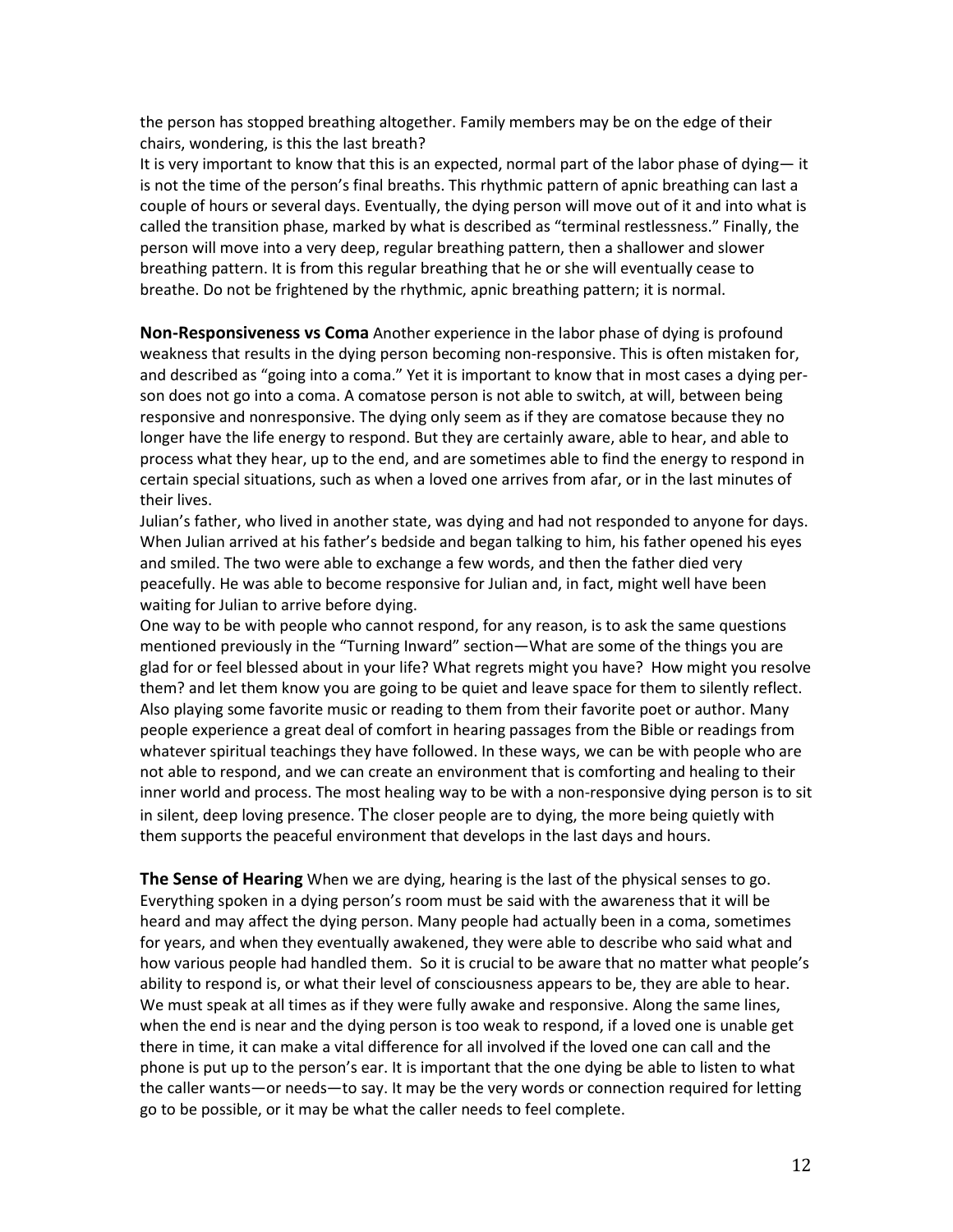**The Transition Phase** During labor in childbirth, there is a time called the transition phase where the woman, just before moving into the active birthing process, feels as though she just cannot get comfortable. She is restless, feels as if she won't be able to stand the labor another minute, and is about to jump out of her skin—and then she moves into active birthing. A very similar experience happens during the dying process. After the period of rhythmic, apnic breathing, which marks the labor phase, the person moves into the transition phase or terminal restlessness. In this stage, there is usually agitation, restlessness, moaning, and groaning. The person seems quite uncomfortable. This can be a very distressing time for loved ones because it seems as if something is going terribly wrong. It is often assumed that there has been a sudden increase in pain or discomfort and that this pain must be alleviated. Indeed, there appears to be a definite increase in discomfort compared with the peaceful state the person was in during the period of rhythmic breathing. What is actually causing the discomfort is hard to say. From the observations of those of us who work with the dying, this stage seems to be akin to the restlessness at the end of labor. In this sense, it may be related to the confinement of the body as the dying person is trying to leave. Some spiritual teachers, in fact, have likened this restlessness to the person's soul's last struggle to get out of the body.

There are some effective medications that can be given at this time to help the person relax through this very agitated period. Among these are morphine and lorazepam (Ativan). Just as with labor, the role of the one observing the process is to be supportive of the dying person through this natural phase. This is an expected, transitional stage. Nothing is going wrong. Being with them in loving presence, trusting the process, and remembering this is to be expected are some of the most effective ways to go through this time. It can be hard to watch, but it will pass. Also, giving yourself breaks from the bedside can support you in supporting them.

When I was twenty-eight, my mother was dying of pancreatic cancer. As a young nurse, to whom the natural process of death and dying had not been taught, I was unaware that she was going through predictable phases. Hospice was not available in those days to provide supportive care and information. When she started moaning and groaning, it terrified me. I was afraid something terrible was going on, she seemed to be in such pain. I didn't know what to do, and I didn't know it meant she was very close to death. I only knew she seemed in distress, and I had no idea why or how to help her. I decided I would have to take her to the hospital in the morning because caring for her was beyond anything I knew how to do at that point. She died four hours later very peacefully and easily. It would have been so helpful for me to know that the restlessness was a natural, temporary phase and an indication she was very near to death.

### **The Active Stage of Dying — "Deathing"**

Eventually, the dying person moves out of the transition phase into the last stage of dying, a very peaceful time marked by deep regular breathing, which becomes progressively slower and shallower. First the breathing is deep, down into the abdomen, then eventually the breath only goes to the chest, then just to the upper part of the chest. Very soon only the person's mouth and neck are moving, the mouth opening and closing in a "fish out of water" kind of breathing. Then, when the breath actually stops, you can hardly tell it has happened because it is so peaceful and easy.

Hollywood often shows a theatrical gasping for air, but that is not what happens at all. There is actually something called "the death rattle," but it is not a horrible gasping for air, and it is not at the very end. The rattling sound is caused by secretions gathering in the back of the throat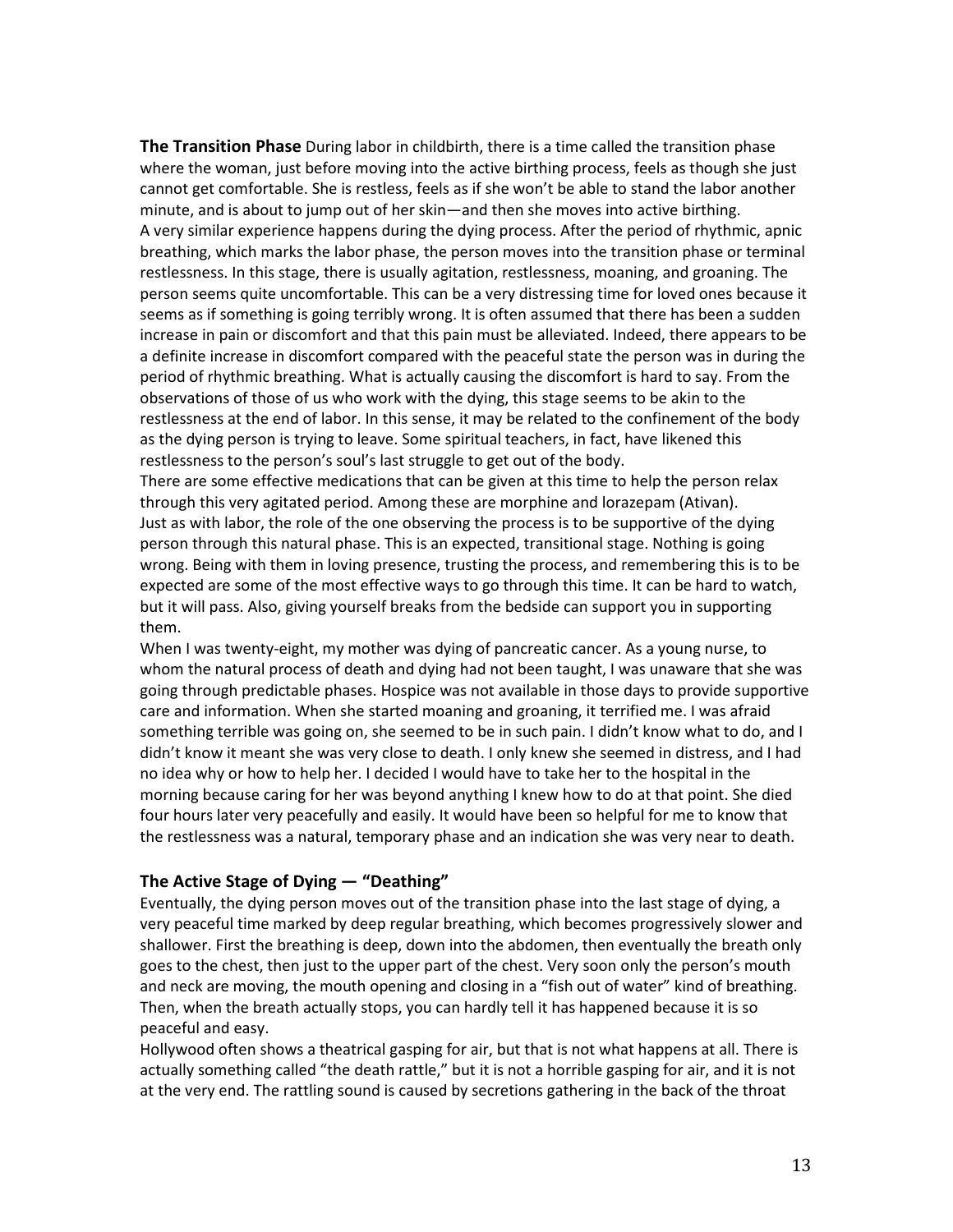because the person has become too weak to clear his or her throat. The dying person is breathing through the secretions, and caregivers may think the person is choking and needs to be suctioned in order to be able to breathe. Once again, we are projecting upon the dying person our discomfort. It is important to really see what is going on, to observe the reality that the person is breathing quite comfortably. They are not struggling for air or thrashing in the bed, "air hungry"; they are peaceful and comfortable. It is crucial to realize that the discomfort is in us. It is a natural reaction to what we are hearing, since we know that if we had that much secretion in our throat we would be uncomfortable. Be assured that the people who are dying in this situation are fine. As they are leaving their body, their experience of being in their body is different from what we, from the outside, might imagine it to be.

So often the remark heard from the family after their loved one has died is, "It was so peaceful; he looked so radiant. I could hardly tell when he took his last breath." In most cases, though not all, there is deep peace at the time of death that is palpable to those at the bedside.

**The Mystery of the Timing of Death** It is clear to those who work closely with the dying that we very often choose our time of death. One of the greatest mysteries in this very complex and blessed event is how we make that choice. How is it that some individuals can leave their body easily, seemingly at the proverbial snap of their fingers, while others do not seem able to let go in spite of apparent readiness?

Maggie took an amazing amount of time to die. She was, a solitary soul, a very private person who had no family attachments to keep her here. Much of her dying time was spent alone, except for her dogs and a business friend who promised to be with her through the process. The friend and I could not figure out why Maggie was taking so long to die. To us, there seemed to be nothing in her life keeping her here. She finally died on August 4. Afterwards, when her friend was going through her papers, she discovered that Maggie's beloved husband had died on August 4, fifteen years earlier. People very often hold on until a certain date: a birthday, an anniversary, a graduation, or some other date special to them.

On the other hand, some individuals are able to leave quite quickly. The mother of a very dear friend of mine had flown in from out of state to be tested to determine why she was not feeling well. She was admitted to the hospital on a Tuesday. On Wednesday, the doctors performed a biopsy that showed end-stage lung cancer. Obviously, this woman had not felt well for a while and had lost weight, but she had been able to make the flight and was still relatively strong. That night, as her family was leaving after visiting her in the hospital, they said, "Good night, Little Mama," and she replied, "Good-bye, darlin's'." They said, "Don't say good-bye, Little Mama, say good night." Again she replied, "Good- bye, darlin's."

At midnight, when the nurse made her rounds, Little Mama seemed to be okay. By 12:30 a.m., the next round, Little Mama had died. Elisabeth Kübler- Ross taught us about the importance of listening to the dying—but who would have thought Little Mama was that close to death? How did she do that??

The most common time of death is between 4:00am and 6:00 am, just as it is the most common time for birth. In some traditions, this is also the time when people get up to pray, meditate, or do other forms of spiritual practice. Spiritual traditions teach that this is the time when, in terms of energetics or nonphysical reality, the veil between this world and the next is thinnest. So it makes sense, given this framework, that these early morning hours are when many people come into this world and when they leave.

Some people seem to need privacy, or space, to die. They may wait until a loved one, who has been at their bedside for hours, leaves the room for a few minutes, and then they quietly let go. For others, it seems to be the opposite: they hold on until a certain person arrives, and minutes